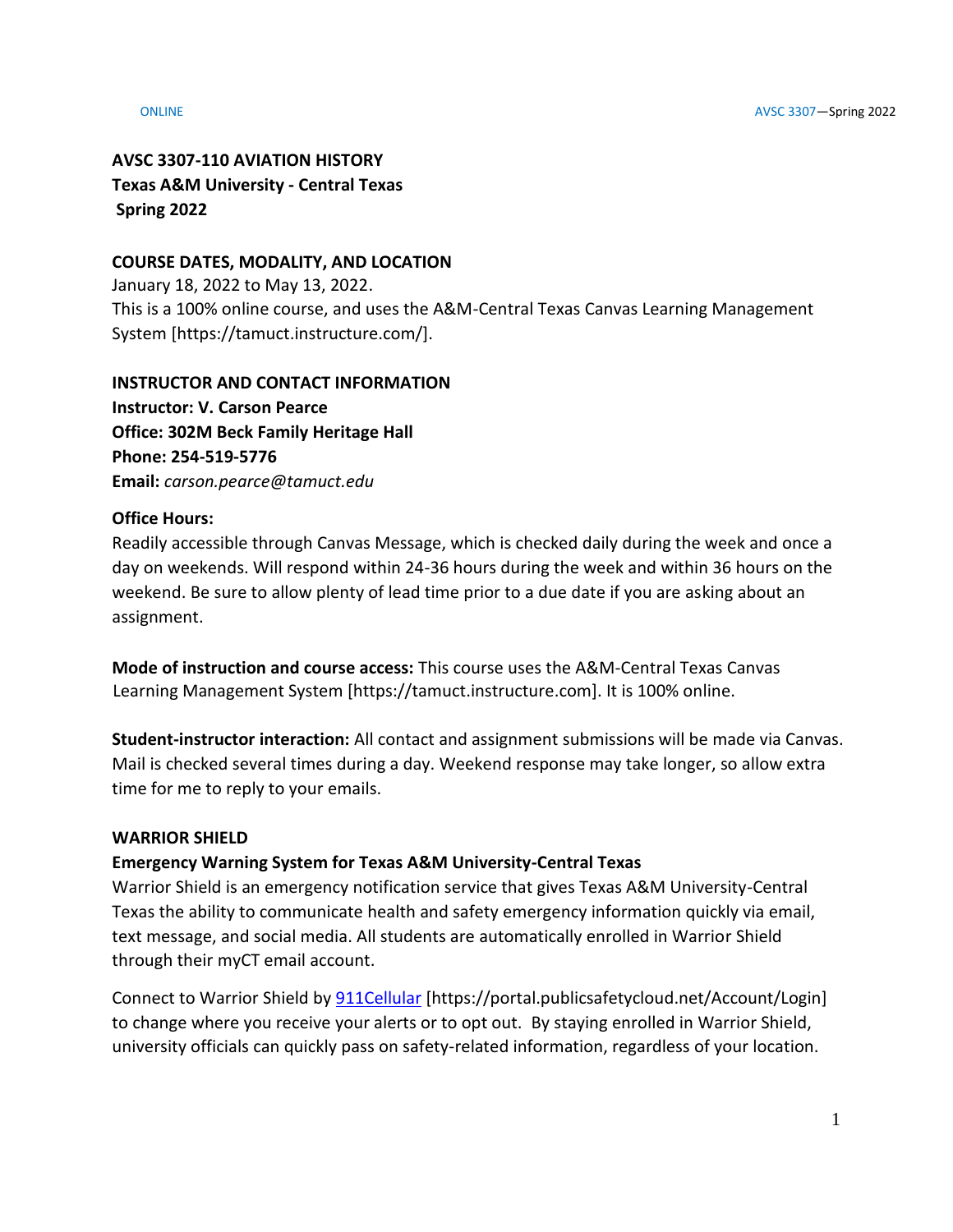# **COURSE INFORMATION**

## **Course Overview and description:**

Aviation History examines people and events from earlier times to the present that have influenced modern aviation internationally. Historical evidence such as artifacts and recorded documents will be examined to document the role aviation has played in world events. Prerequisite: junior classification.

# **Course Objective or Goal:**

Transform the student's understanding and appreciation of aviation history from its beginning to the present age.

# **Course Objectives:**

- Communicate the history of flight.
- Select and analyze an historic event in aviation and explain its impact on current aviation.
- Describe the evolution of aircraft design from a historical perspective.

# **Student Learning Outcomes (SLOs)**

Upon completion of this course, the student will be able to:

- 1. Communicate the history of flight
- 2. Select and analyze an historic event in aviation and explain its impact on current aviation.
- 3. Evaluate significant contributions made by specific leaders in aviation history
- 4. Describe the evolution of aircraft design

# **Competency Goals Statements (certification or standards)**

The course will be considered successfully completed when the student has demonstrated through posted written assignments and exams that they have developed an increased knowledge of the fundamental historical backgrounds of Aviation History.

# **Required Reading and Textbook(s):**

Aviation History, 2006<sup>th</sup> Edition Author: by Anne Millbrooke ISBN-088487-433-8

**Suggested Course Materials:** Publication Manual of American Psychological Association (7th ed.). American Psychological Association. ISBN 1433805618. It is highly advisable that that you keep this text following the course, as APA citations are the required citation method.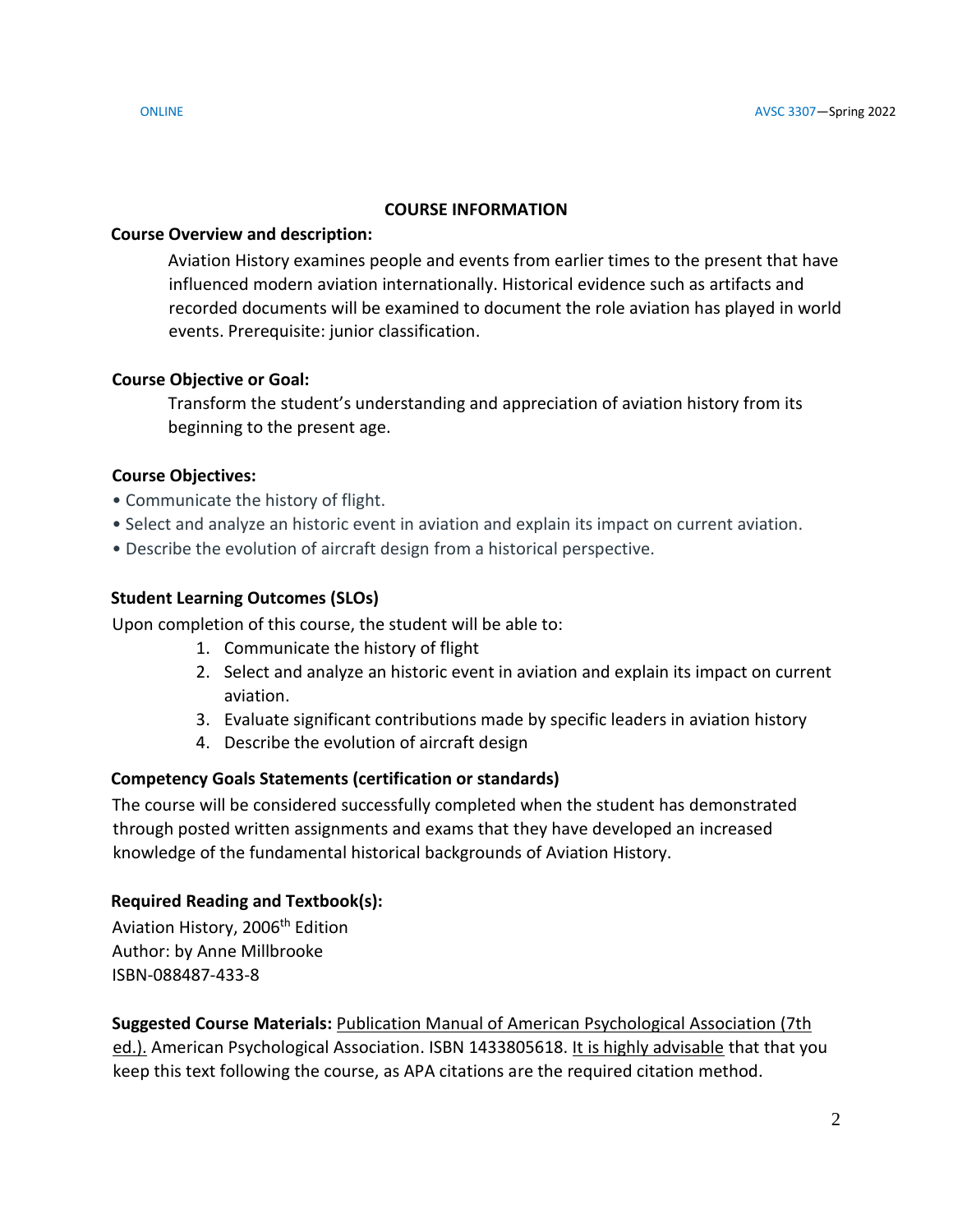**This is a "Writing Instructive (WI) Course."** The purpose of this designation is to develop communication skills needed by those preparing to enter the aviation world as well as those who are already part of that world. The course will focus on continuous improvement in written correspondence. The instructor will provide ongoing feedback of the individuals written, verbal and nonverbal skills. It will be the student's responsibility to make the instructional adjustments and corrections throughout the semester. If you can communicate effectively (written, verbal and nonverbal), *you have a highly valued and marketable skill*. Surveys have shown that the ability to communicate well is ranked by aviation personnel as first among the personal factors necessary for promotion. Students must pass, with a 70% or higher, the writing components of a WI course in order to pass the course. The WI portion is designated as your Aviation Research Topic and paper**.** Failure to submit an Aviation Research paper, no matter the grade for other coursework, is a failure of the entire course.

# **COURSE REQUIREMENTS /SPECIFICATIONS**

**Weekly Discussion Post:** There will be one weekly discussion post to be submitted over topics presented by instructor. **Check in daily for instructor notes, updates and the posting of audio/video topics**. Posts will be graded for writing ability, APA style formatting and source citation and original content. Required responses will use a minimum of two hundred words in your well composed paragraph response and at least 100 words in your responses to two classmate's postings.

| <b>Points</b>          | 10                |                    | 3                 | Ω           |
|------------------------|-------------------|--------------------|-------------------|-------------|
| <b>Quality of Post</b> | Appropriate       | Appropriate        | Responds, with    | No posting. |
|                        | comments; is      | comments and       | minimum effort.   |             |
|                        | thoughtful,       | responds           | Does not follow   |             |
|                        | reflective, and   | respectfully to    | APA format.       |             |
|                        | respectful of     | other's postings.  | Many errors in    |             |
|                        | other's postings. | <b>Follows APA</b> | both mechanics    |             |
|                        | Proper citing of  | format with few    | and sentence      |             |
|                        | references and    | errors but         | structure. Very   |             |
|                        | APA style;        | sentence           | poorly written.   |             |
|                        | proper            | structure could    | Needs major       |             |
|                        | punctuation,      | be improved.       | overhaul. Posts   |             |
|                        | sentence          | Editing would      | are less than 200 |             |
|                        | structure and     | improve the        | words and         |             |
|                        | spelling. No      | assignment.        | responses are     |             |

### **AVSC 3307 Discussion Post Rubric**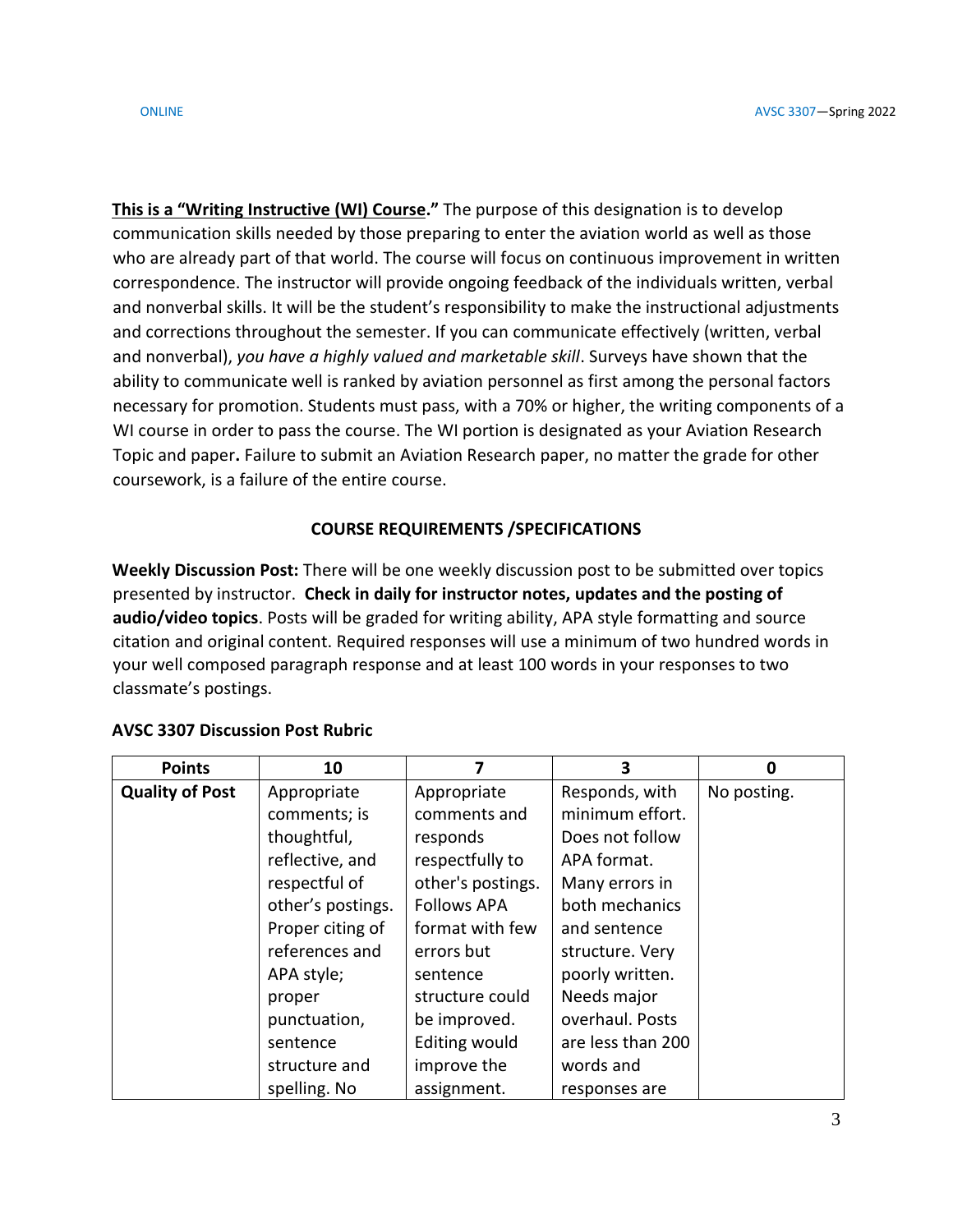|                        | editing or        |                    | less than 100   |                 |
|------------------------|-------------------|--------------------|-----------------|-----------------|
|                        | revisions         |                    | words to        |                 |
|                        | required.         |                    | classmates.     |                 |
| <b>Relevance of</b>    | Posts positions   | Begins to          | Posts positions | No posting.     |
| Post                   | related to        | address areas      | which do not    |                 |
|                        | discussion topic; | that are           | relate to the   |                 |
|                        | prompts further   | somewhat           | discussion      |                 |
|                        | discussion of     | related to the     | content; makes  |                 |
|                        | topic. Takes      | discussion         | short or        |                 |
|                        | clear position    | content.           | irrelevant      |                 |
|                        | that captures     | Position, and      | remarks. Off-   |                 |
|                        | the issue.        | argument for       | topic.          |                 |
|                        | Supports          | that position is   |                 |                 |
|                        | position with     | plausible, but     |                 |                 |
|                        | well-articulated  | not totally clear. |                 |                 |
|                        | arguments.        |                    |                 |                 |
| <b>Contribution to</b> | Aware of needs    | Attempts to        | Does not make   | No feedback     |
| the Learning           | of community;     | direct the         | effort to       | provided to     |
| Community              | attempts to       | discussion and     | participate in  | fellow student. |
|                        | motivate the      | to present         | the learning    |                 |
|                        | group             | relevant           | community with  |                 |
|                        | discussion;       | viewpoints.        | relevancy;      |                 |
|                        | presents          | Concepts           | position,       |                 |
|                        | creative          | integrate          | concepts, and   |                 |
|                        | approaches to     | partially, but not | responses are   |                 |
|                        | topic.            | completely.        | vague.          |                 |

**Research Paper:** You will select from a provided list of topics in aviation history. The paper will use APA formatting. The paper will be in APA version #7 format and will be submitted first as a draft with the purpose of improving your original writing skills before the final completed paper is due.

# **AVSC 3307 Research Rubric**

| <b>Points</b>          | 10                  |                    | 3                     |           |
|------------------------|---------------------|--------------------|-----------------------|-----------|
| <b>Quality of Case</b> | Full use of APA     | Partial use of APA | Does not follow       | No paper. |
| Research               | formatting, Clearly | formatting with    | <b>APA formatting</b> |           |
|                        | communicated,       | some detail and    | criteria. Many        |           |
|                        | thoughtful detail   | some support       | errors in both        |           |
|                        | and points. Proper  | material.          | mechanics and         |           |
|                        | citation and        | Sentence           | sentence              |           |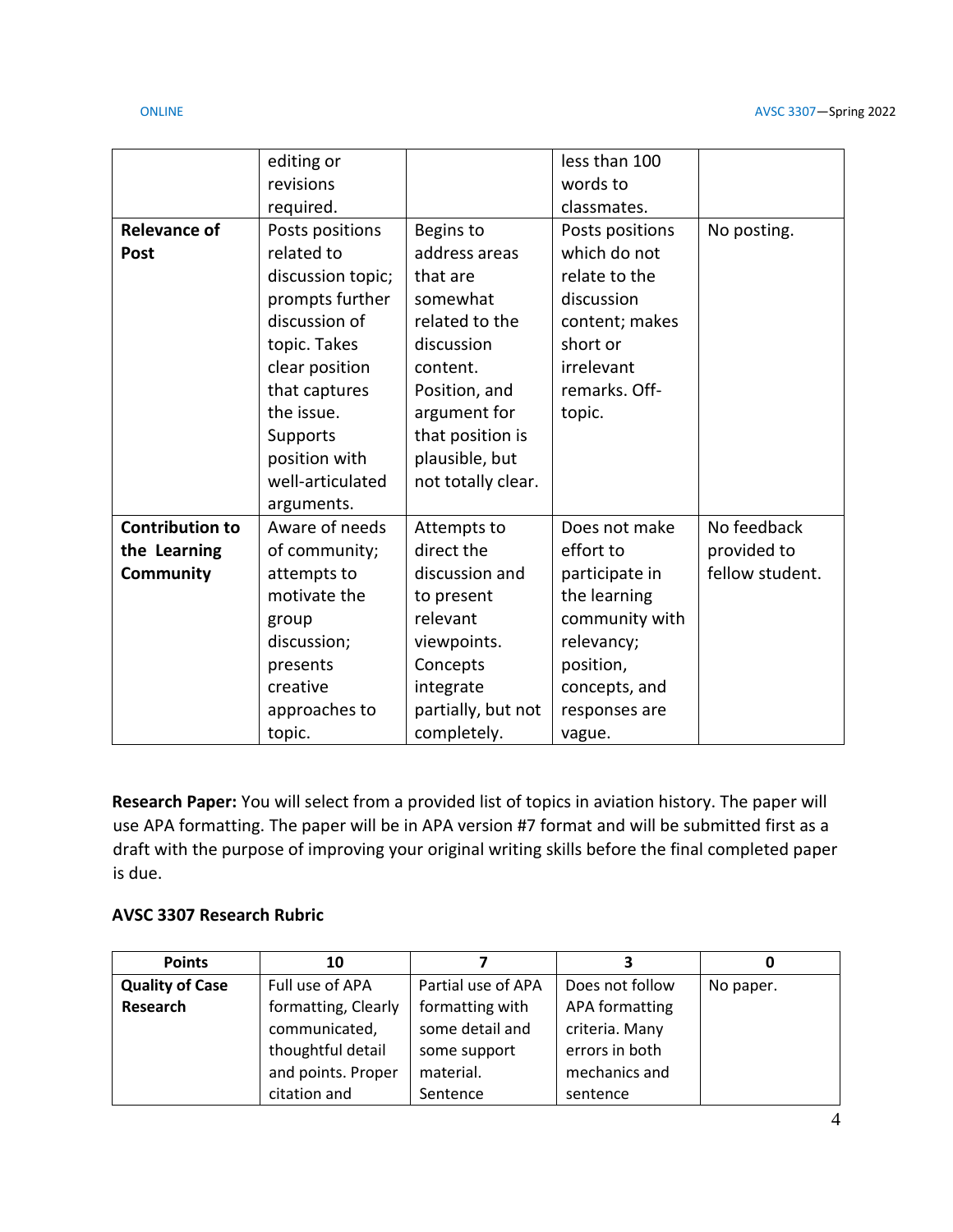|                          | attribution. Proper  | structure could be | structure. Very      |                     |
|--------------------------|----------------------|--------------------|----------------------|---------------------|
|                          | punctuation,         | improved. Editing  | poorly written.      |                     |
|                          | sentence structure   | would improve      | Needs major          |                     |
|                          | and spelling. No     | the assignment.    | overhaul. Does       |                     |
|                          | editing or revisions |                    | not meet             |                     |
|                          | required.            |                    | required page        |                     |
|                          |                      |                    | count or format      |                     |
|                          |                      |                    | guidelines.          |                     |
| <b>Relevance of Case</b> | Submitted case       | Submitted case     | Submitted case       | No paper.           |
| <b>Research</b>          | materials and        | materials and      | materials and        | If a paper is late, |
| <b>Conclusions</b>       | narrative shows      | narrative are      | narrative shows      | the grade will be   |
|                          | logical linkage to   | somewhat linked    | little to no linkage | reduced per the     |
|                          | the topic.           | to the research    | to the research      | posted research     |
|                          | Captures the issue.  | paper topic.       | topic. Unclear       | paper guidelines    |
|                          | Supports positions   | Position, and      | direction and        | in the course.      |
|                          | with well-           | argument for that  | conclusion.          |                     |
|                          | articulated          | position is        |                      |                     |
|                          | insights.            | plausible, but not |                      |                     |
|                          |                      | totally clear.     |                      |                     |

**Suggested Course Materials:** Publication Manual of American Psychological Association (7th Ed.). American Psychological Association. ISBN 1433805618. It is highly advisable that that you keep this text following the course, as APA citations are the required citation method.

**VIDEO LINKS:** There are many posted video links throughout your weekly course modules. They correspond directly with the readings in your textbook and will bring to life the many colorful aspects of aviation history. These are a small sample of documentaries and many other historical aviation movies that are available on You Tube. Others can be found for sale in DVD formats, Blu-ray and streaming video that are available commercially. I will be monitoring the number of times these are accessed, as they are an integral part of your course objectives on learning aviation history.

**Three Quizzes:** There will be three tests during the semester. Each test covers only the material presented during the previous weeks. There is no final comprehensive test at the end of the semester.

# **Point based grade components:**

Three Quizzes 30% (SLOs 1-4)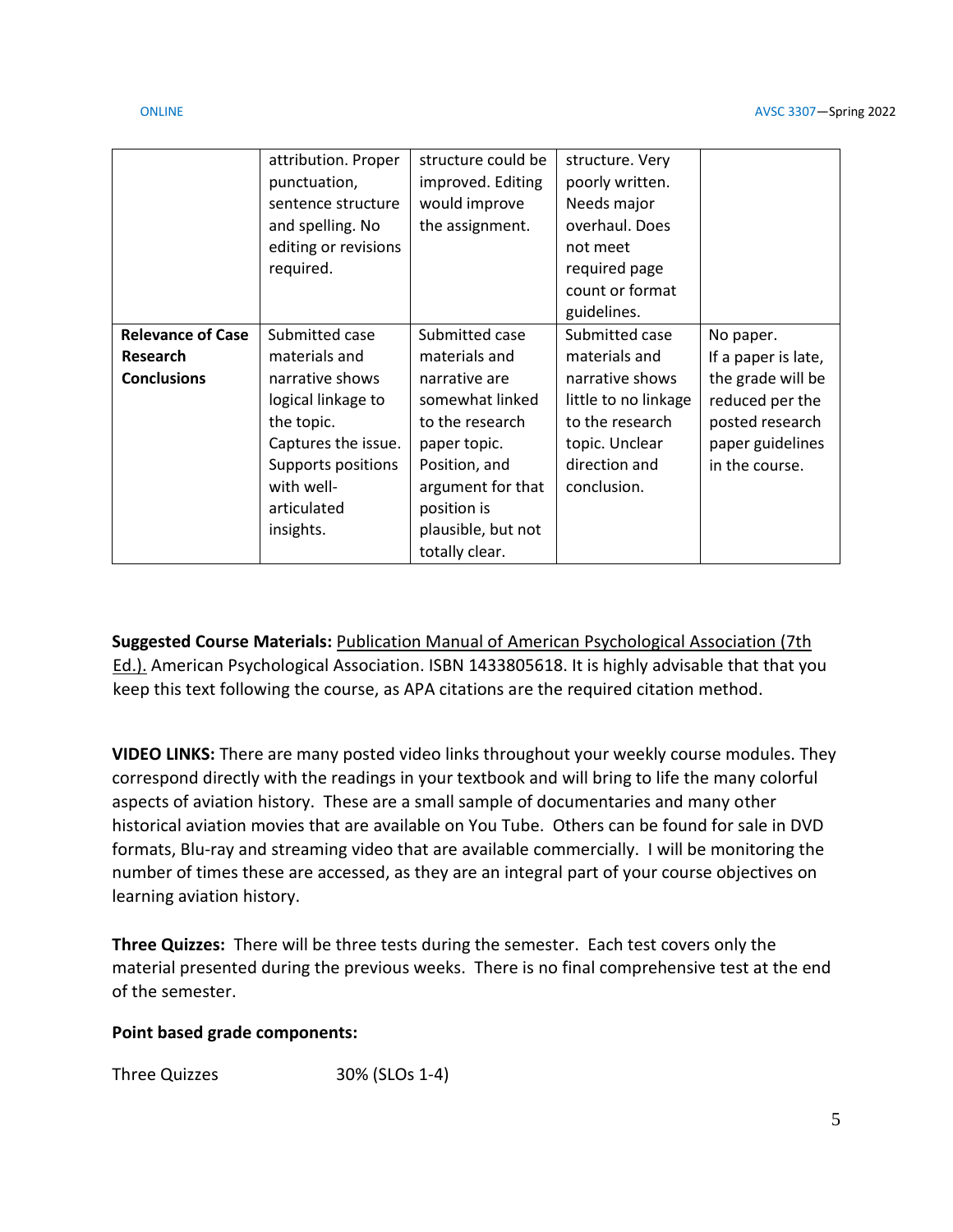| Research Paper                 | 30% (SLOs 1-4) |
|--------------------------------|----------------|
| <b>Weekly Discussion Posts</b> | 40% (SLOs 1-4) |

**Total 100%**

# **Posting of Grades**

All student grades will be posted on the Canvas Grade book and students should monitor their grading status through this tool. I will attempt to post grades for all assignments and discussions within a few days after the due date, unless I let you know otherwise. Grades on exams will be available immediately (unless essays must be graded as well).

# **Grading scheme**

- A 4.00 (90 +) Achievement that is outstanding relative to the level necessary to meet course requirements.
- B 3.00 (80-89%) Achievement that is significantly above the level necessary to meet course requirements.
- C 2.00 (70–79%) Achievement that meets the course requirements in every respect.
- D 1.00 (60–69%) Achievement that is worthy of credit even though it fails to meet fully course requirements.
- F 0.00 (<60%) Represents failure and signifies that the work was either (1) completed but at a level of achievement that is not worthy of credit or (2) was not completed and there was no agreement between the instructor and the student that the student would be awarded an "I" (incomplete).
- "I" (Incomplete). The "I" shall be assigned at the discretion of the instructor when, due to extraordinary circumstances, the student was prevented from completing the work of the course on time. The assignment of an "I" requires a written agreement between the instructor and student specifying the time and manner in which the student will complete the course requirements. In no event may any such written agreement allow a period of longer than one year to complete the course requirements. For graduate and professional students, an "I" is to remain on the transcript until changed by the instructor or department. For all other students, work to make up an "I" must be submitted within one year of the last day of final examinations of the term in which the "I" was given; if not submitted by that time, then the "I" will automatically change to an F. To obtain an incomplete you must have been doing passing work in the course.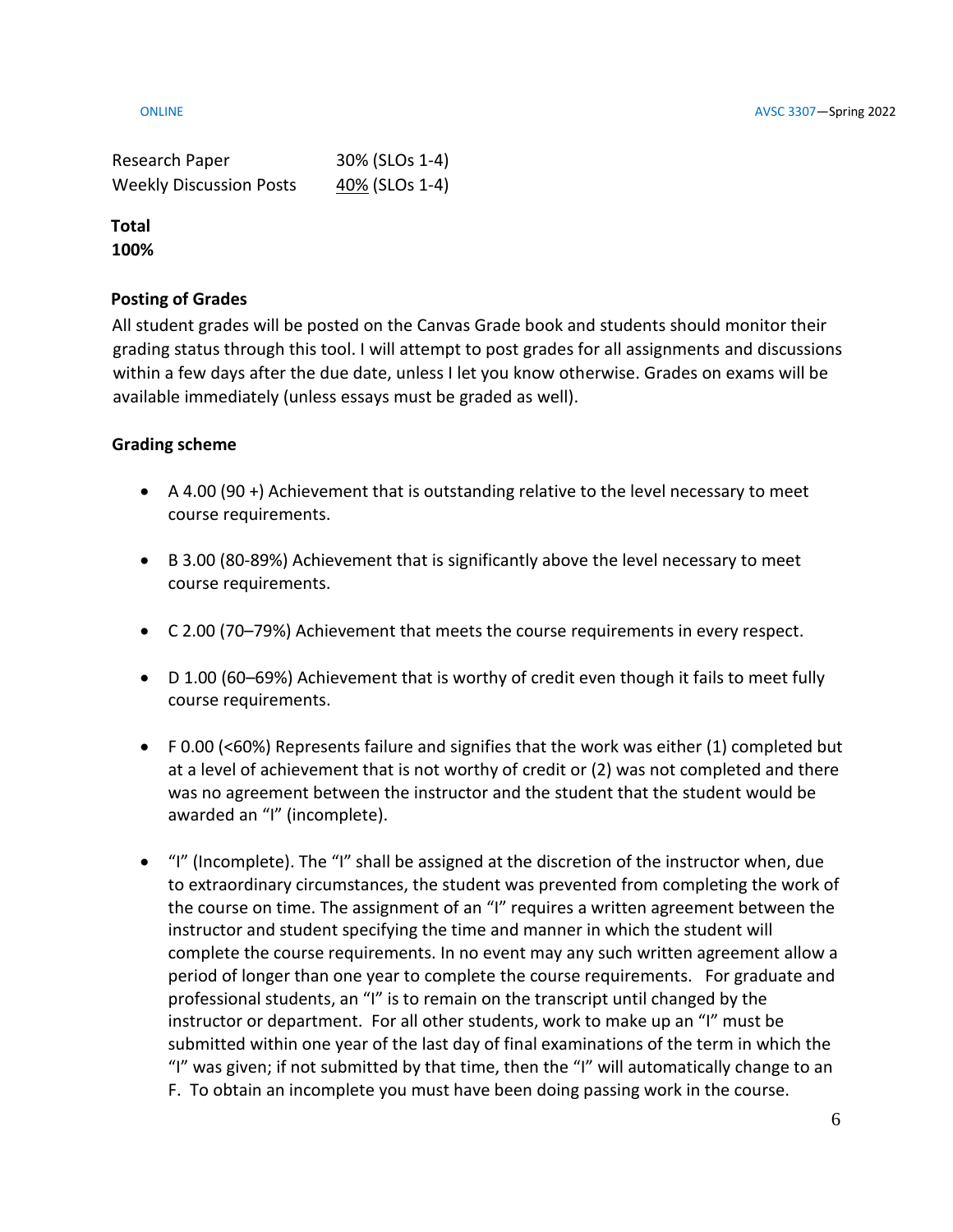**VIDEO LINKS:** There are posted video links throughout your weekly course modules. They correspond both directly and indirectly with the readings in your textbook and will bring to life the many aspects of Aviation History.

# **Grading Policies**

**Individual Performance:** It is vital that you are active in the course and complete all work in a professional fashion. One of the biggest issues with student success in online courses is simply not submitting work on time. You are expected to read the chapters as assigned in the syllabus as well as read or view any supplemental resources that may be found in the Module content folders for that period.

**Quality Work:** All work submitted for grading shall be of upper level quality: Depth of analysis, grammatical structure, etc. **Your work will be checked for plagiarism using online plagiarism assessment programs. Plagiarism will not be tolerated**.

**Identifying Submissions:** Submissions must clearly identify the student, course, and the title of the assignment (Last Name, Course Name, and Assignment) or (Smith GBK301 Essay1).

**Written Assignment Requirements:** Submissions will be in accordance with The Publication Manual of the American Psychological Association, 7th Ed. All written work must be submitted utilizing Microsoft Word in either a .doc or .docx format. **Students whose assignment includes plagiarism will receive a 0 on the assignment and possible referral to Student Affairs**. However, I reserve the right to reduce the penalty if I believe plagiarism was unintentional or very minor in impact.

**Due Dates and Late Submissions:** The assignment instructions and deadlines are clearly laid out in the syllabus. Your assignments are fairly involved, so please stay ahead and stay engaged with the material. As such, it is expected that all work will be submitted on time, as timeliness is an important aspect of professional communications and behavior. If you encounter an issue, please let me know as soon as possible. *Ask for an extension as soon as you see you may need one***.** It is much easier to discuss issues before due dates rather than after. Late work is not accepted.

**Changes to Syllabus:** This syllabus serves as an instructional and study planning document. Although every effort will be made to maintain the schedule and activities presented herein, it may become necessary during the course of the semester to make changes to the syllabus. In such events, changes will be announced and students will receive written notice as soon as possible.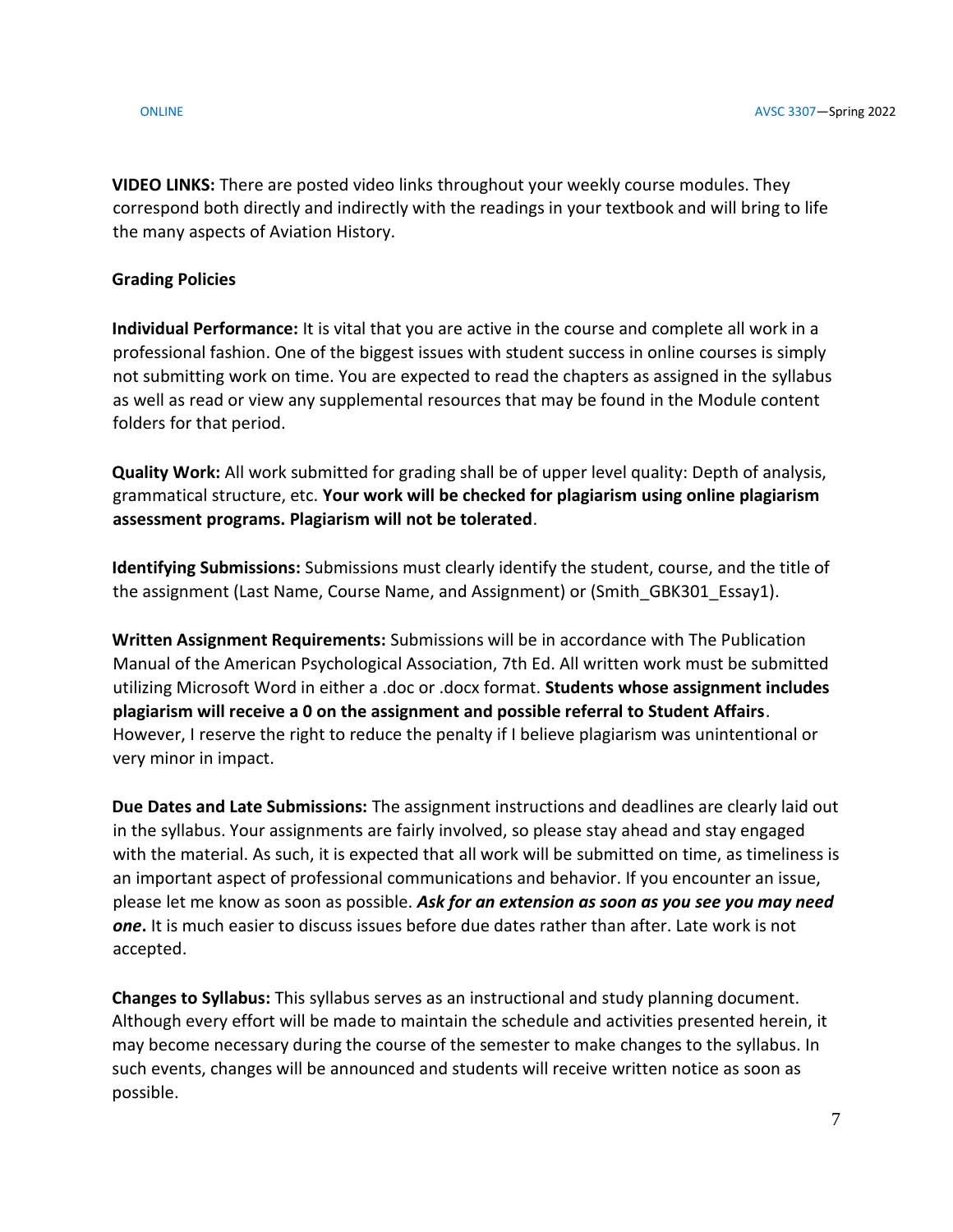# **COURSE OUTLINE AND CALENDAR**

### **Week 1 January 18-23**

- Assigned Text Book Reading Chapter 1
- Read Lesson 1
- Research Paper Introduction
- Discussion Post personal biography/favorite aviation historical event

### **Week 2 January 24-30**

- Assigned Text Book Reading Chapter 2
- Read Lesson 2
- Discussion Post
- Post research paper topic and goal

### **Week 3 January 31-February 06**

- Assigned Text Book Reading Chapter 3
- Read Lesson 3
- Discussion Post

### **Week 4 February 07-13**

- Assigned Text Book Reading Chapter 4
- Read Lesson 4
- Discussion Post

### **Week 5 February 14-20**

- Assigned Text Book Reading Chapter 5
- Read Lesson 5
- Review for Quiz #1.
- Discussion Post

### **Week 6 February 21-27**

- Assigned Text Book Reading Chapter 6
- Read Lesson 6
- Quiz #1 (Chapters  $1, 2, 3 \& 4$ )
- Discussion Post

### **Week 7 February 28 – March 06**

• Assigned Text Book Reading - Chapter 7, Section A & B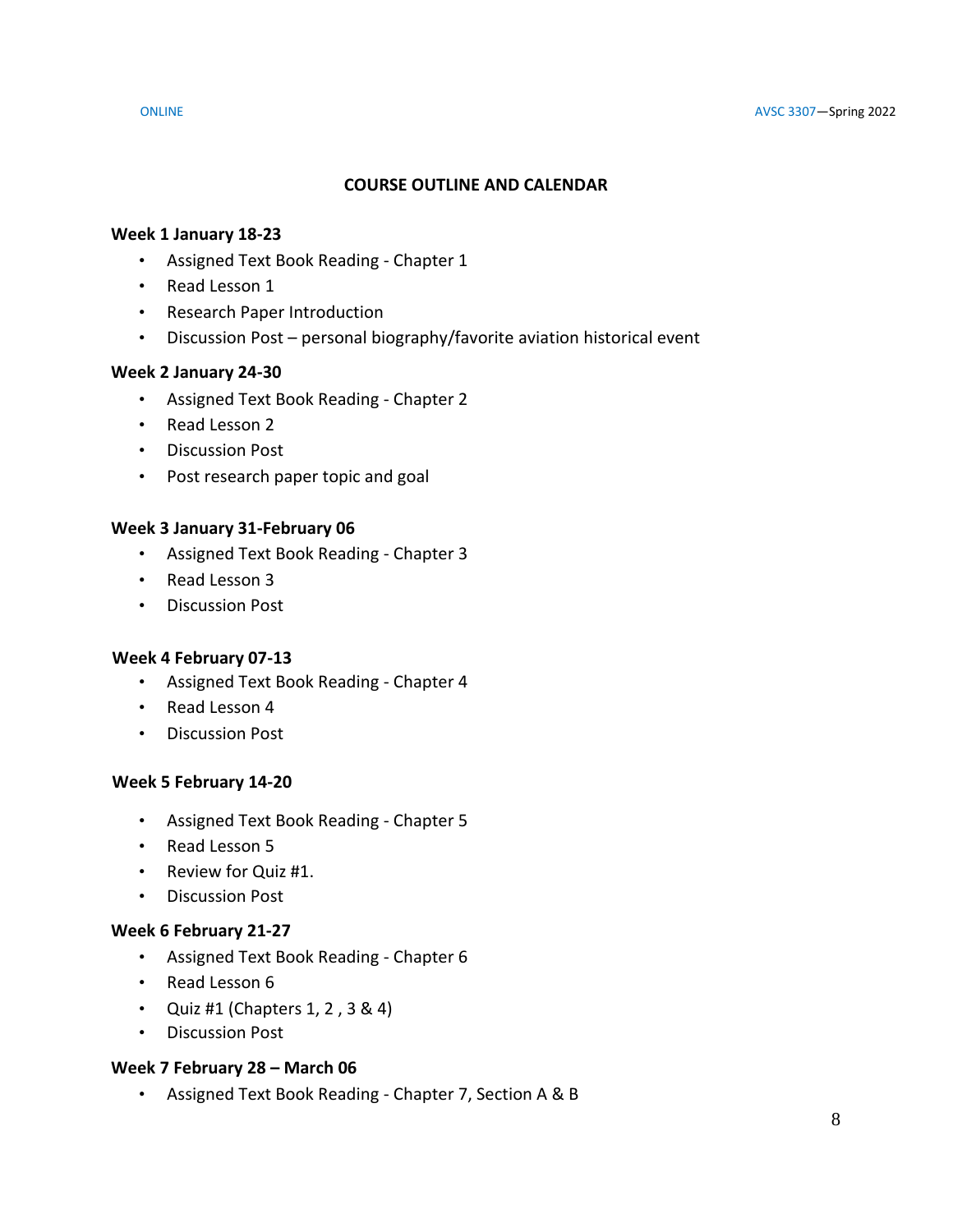- Read Lesson 7A
- Discussion Post

# **Week 8 March 07-13**

- Assigned Text Book Reading Chapter 7, Section C & D
- Read Lesson 7B
- Discussion Post
- Submit mid-course research paper synopsis

# **Spring Break March 14-20**

# **Week 9 March 21-27**

- Assigned Text Book Reading Complete Chapter 7
- Discussion Post
- Review for Quiz #2

# **Week 10 March 28 – April 03**

- Quiz 2 (Chapters  $5, 6 \& 7$ )
- Assigned Text Book Reading Chapter 8, Section A & B
- Read Lesson 8a
- Discussion Post

# **Week 11 April 04-10**

- Assigned Text Book Reading Chapter 8, Section C & D
- Read Lesson 8b
- Discussion Post

# **Week 12 April 11-17**

- Assigned Text Book Reading Chapter 9, Section A & B
- Read Lesson 9a
- Discussion Post

# **Week 13 April 18-24**

- Assigned Text Book Reading Chapter 9, Section C & D
- Read Lesson 9b
- Discussion Post

# **Week 14 April 25 – May 01**

- Assigned Text Book Reading Chapter 10, Sections A & B
- Read Lesson 10a
- Discussion Post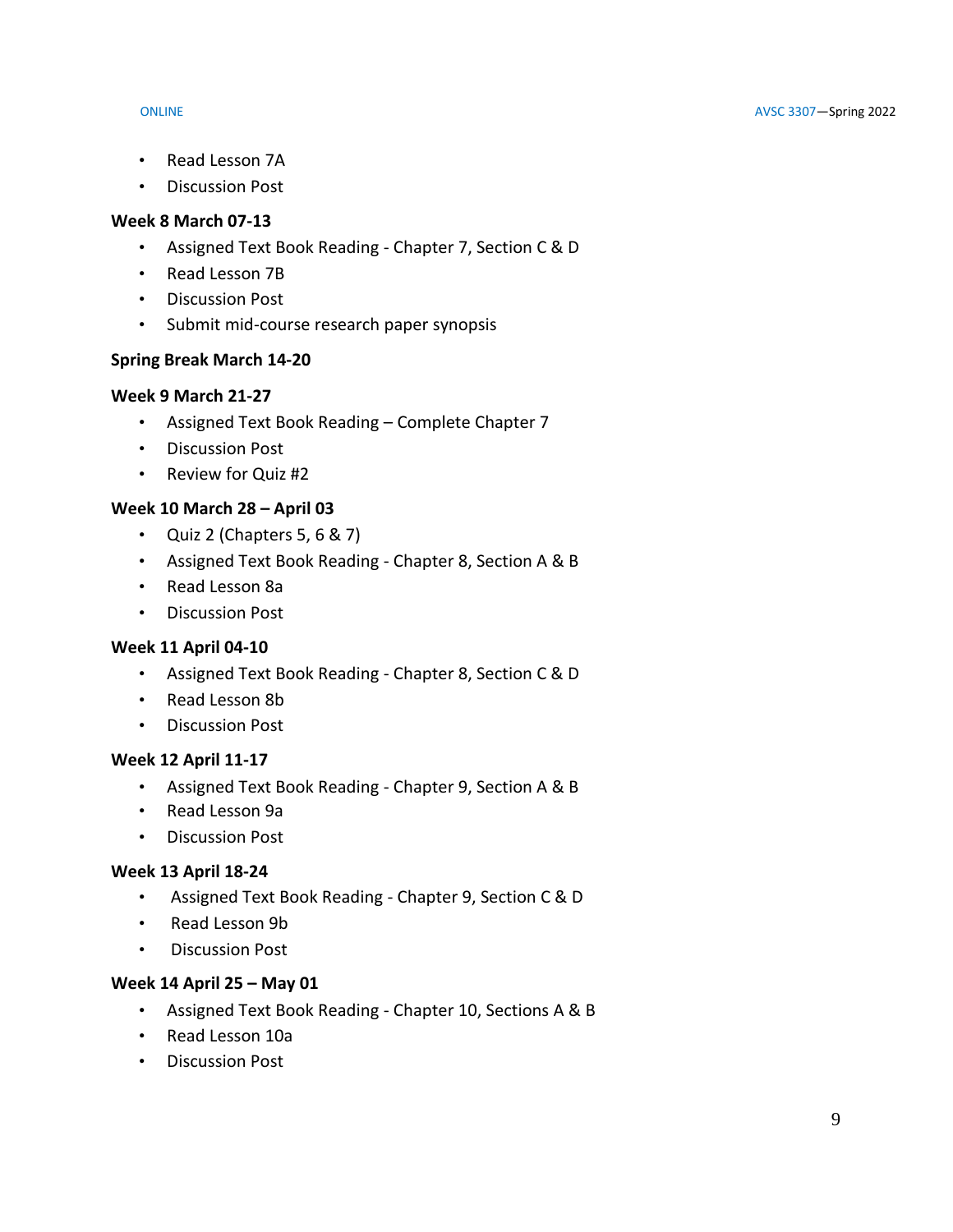#### **Week 15 May 02-08**

- Assigned Text Book Reading Chapter 10, Sections C & D
- Read Lesson 10b
- Discussion Post
- Review for Quiz #3
- Research Paper turn-in

#### **Week 16 May 09-13**

• Quiz #3  $(7, 8, 8, 9)$ 

#### **Important Dates:**

| January 18, 2022        | <b>Classes Begin for Spring Semester</b>                                   |
|-------------------------|----------------------------------------------------------------------------|
| <b>February 2, 2022</b> | Deadline to Drop 16-Week Classes with No Record                            |
| March 14-18, 2022       | Spring Break (NO Classes - Administrative Offices Open)                    |
| April 4, 2022           | <b>Registration Opens for Summer Semester</b>                              |
| April 8, 2022           | Deadline to Drop 16-Week Classes with a Quit (Q) or Withdraw (W)           |
| May 13, 2022            | Deadline to Withdraw from the University for 16- and Second 8-Week Classes |
| May 13, 2022            | <b>Spring Semester Ends</b>                                                |
| May 14, 2022            | Spring 2022 Commencement at Bell County Expo 7 PM                          |

#### **Technology Requirements and Support**

There are no special technology requirements for the completion of this course outside the use of the Canvas system and its components.

#### **Technology Requirements**

This course will use the A&M-Central Texas Instructure Canvas learning management system.

We strongly recommend the latest versions of Chrome or Firefox browsers. *Canvas no longer supports any version of Internet Explorer.*

Logon to A&M-Central Texas Canvas [https://tamuct.instructure.com/] or access Canvas through the TAMUCT Online link in myCT [https://tamuct.onecampus.com/]. You will log in through our Microsoft portal.

Username: Your MyCT email address. Password: Your MyCT password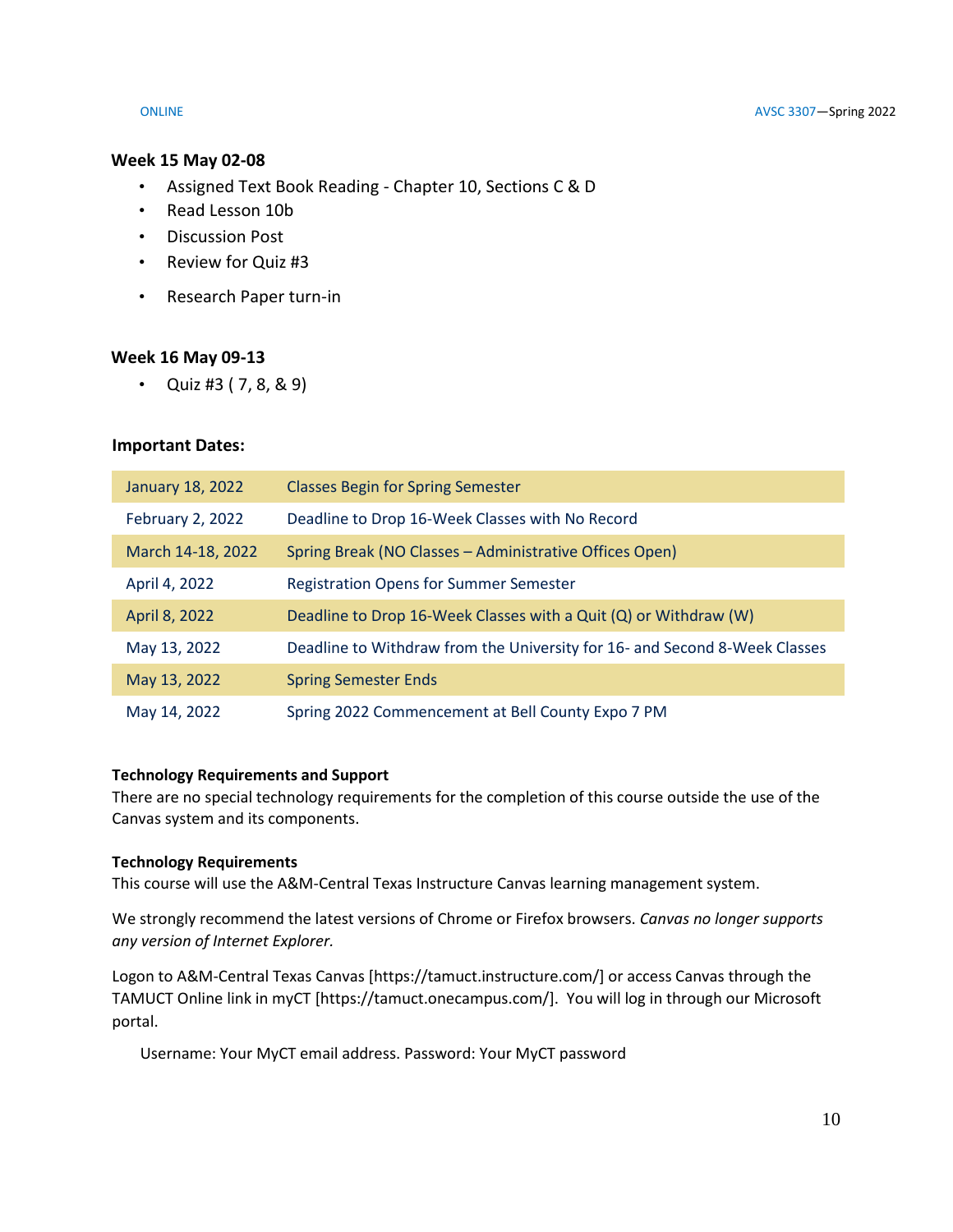### **Canvas Support**

Use the Canvas Help link, located at the bottom of the left-hand menu, for issues with Canvas. You can select "Chat with Canvas Support," submit a support request through "Report a Problem," or call the Canvas support line: 1-844-757-0953.

For issues related to course content and requirements, contact your instructor.

# **Online Proctored Testing**

A&M-Central Texas uses Proctorio for online identity verification and proctored testing. This service is provided at no direct cost to students. If the course requires identity verification or proctored testing, the technology requirements are: Any computer meeting the minimum computing requirements, plus web camera, speaker, and microphone (or headset). Proctorio also requires the Chrome web browser with their custom plug in.

# **Other Technology Support**

For log-in problems, students should contact Help Desk Central

24 hours a day, 7 days a week

Email: [helpdesk@tamu.edu](mailto:helpdesk@tamu.edu) Phone: (254) 519-5466 [Web Chat:](http://hdc.tamu.edu/) [http://hdc.tamu.edu] *Please let the support technician know you are an A&M-Central Texas student.*

# **UNIVERSITY RESOURCES, PROCEDURES, AND GUIDELINES**

# **Drop Policy**

If you discover that you need to drop this class, you must complete the [Drop Request](https://dynamicforms.ngwebsolutions.com/casAuthentication.ashx?InstID=eaed95b9-f2be-45f3-a37d-46928168bc10&targetUrl=https%3A%2F%2Fdynamicforms.ngwebsolutions.com%2FSubmit%2FForm%2FStart%2F53b8369e-0502-4f36-be43-f02a4202f612) Dynamic Form through Warrior Web.

[https://dynamicforms.ngwebsolutions.com/casAuthentication.ashx?InstID=eaed95b9-f2be-45f3-a37d-

46928168bc10&targetUrl=https%3A%2F%2Fdynamicforms.ngwebsolutions.com%2FSubmit%2F Form%2FStart%2F53b8369e-0502-4f36-be43-f02a4202f612].

Faculty cannot drop students; this is always the responsibility of the student. The Registrar's Office will provide a deadline on the Academic Calendar for which the form must be completed. Once you submit the completed form to the Registrar's Office, you must go into Warrior Web and confirm that you are no longer enrolled. If you still show as enrolled, FOLLOW-UP with the Registrar's Office immediately. You are to attend class until the procedure is complete to avoid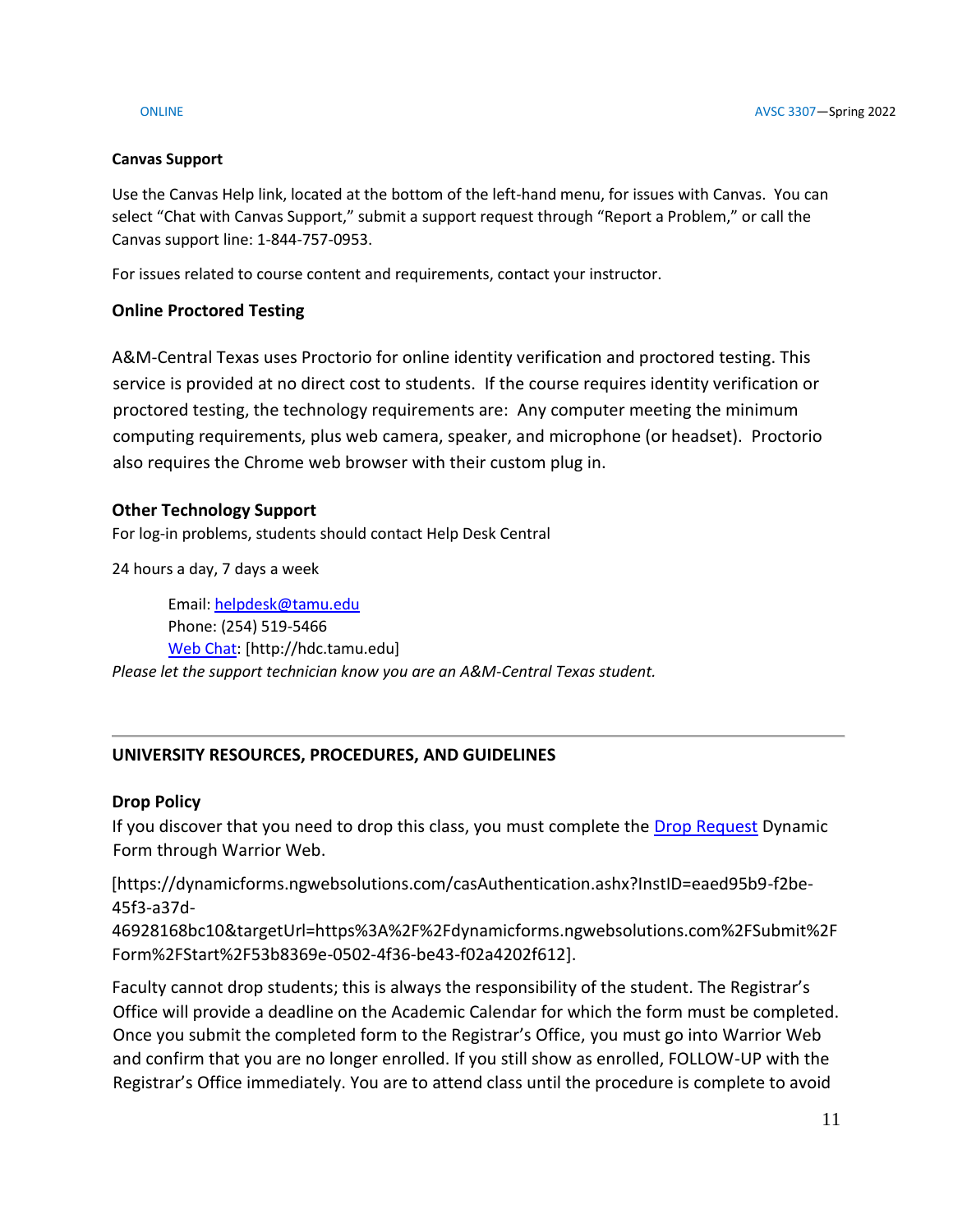penalty for absence. Should you miss the drop deadline or fail to follow the procedure, you will receive an F in the course, which may affect your financial aid and/or VA educational benefits.

## **Academic Integrity**

Texas A&M University -Central Texas values the integrity of the academic enterprise and strives for the highest standards of academic conduct. A&M-Central Texas expects its students, faculty, and staff to support the adherence to high standards of personal and scholarly conduct to preserve the honor and integrity of the creative community. Academic integrity is defined as a commitment to honesty, trust, fairness, respect, and responsibility. Any deviation by students from this expectation may result in a failing grade for the assignment and potentially a failing grade for the course. Academic misconduct is any act that improperly affects a true and honest evaluation of a student's academic performance and includes, but is not limited to, cheating on an examination or other academic work, plagiarism and improper citation of sources, using another student's work, collusion, and the abuse of resource materials. All academic misconduct concerns will be reported to the university's Office of Student Conduct. Ignorance of the university's standards and expectations is never an excuse to act with a lack of integrity. When in doubt on collaboration, citation, or any issue, please contact your instructor before taking a course of action.

For more information regarding [the Student Conduct process,](https://www.tamuct.edu/student-affairs/student-conduct.html) [https://www.tamuct.edu/studentaffairs/student-conduct.html].

If you know of potential honor violations by other students, you may [submit a](https://cm.maxient.com/reportingform.php?TAMUCentralTexas&layout_id=0) report, [https://cm.maxient.com/reportingform.php?TAMUCentralTexas&layout\_id=0].

# **Academic Accommodations**

At Texas A&M University-Central Texas, we value an inclusive learning environment where every student has an equal chance to succeed and has the right to a barrier-free education. The Office of Access and Inclusion is responsible for ensuring that students with a disability receive equal access to the university's programs, services and activities. If you believe you have a disability requiring reasonable accommodations please contact the Office of Access and Inclusion, WH-212; or call (254) 501-5836. Any information you provide is private and confidential and will be treated as such.

For more information please visit our [Access & Inclusion](https://tamuct.instructure.com/courses/717) Canvas page (log-in required) [https://tamuct.instructure.com/courses/717]

# **Important information for Pregnant and/or Parenting Students**

Texas A&M University-Central Texas supports students who are pregnant and/or parenting. In accordance with requirements of Title IX and related guidance from US Department of Education's Office of Civil Rights, the Dean of Student Affairs' Office can assist students who are pregnant and/or parenting in seeking accommodations related to pregnancy and/or parenting. Students should seek out assistance as early in the pregnancy as possible. For more information, please visi[t Student Affairs](https://www.tamuct.edu/student-affairs/index.html)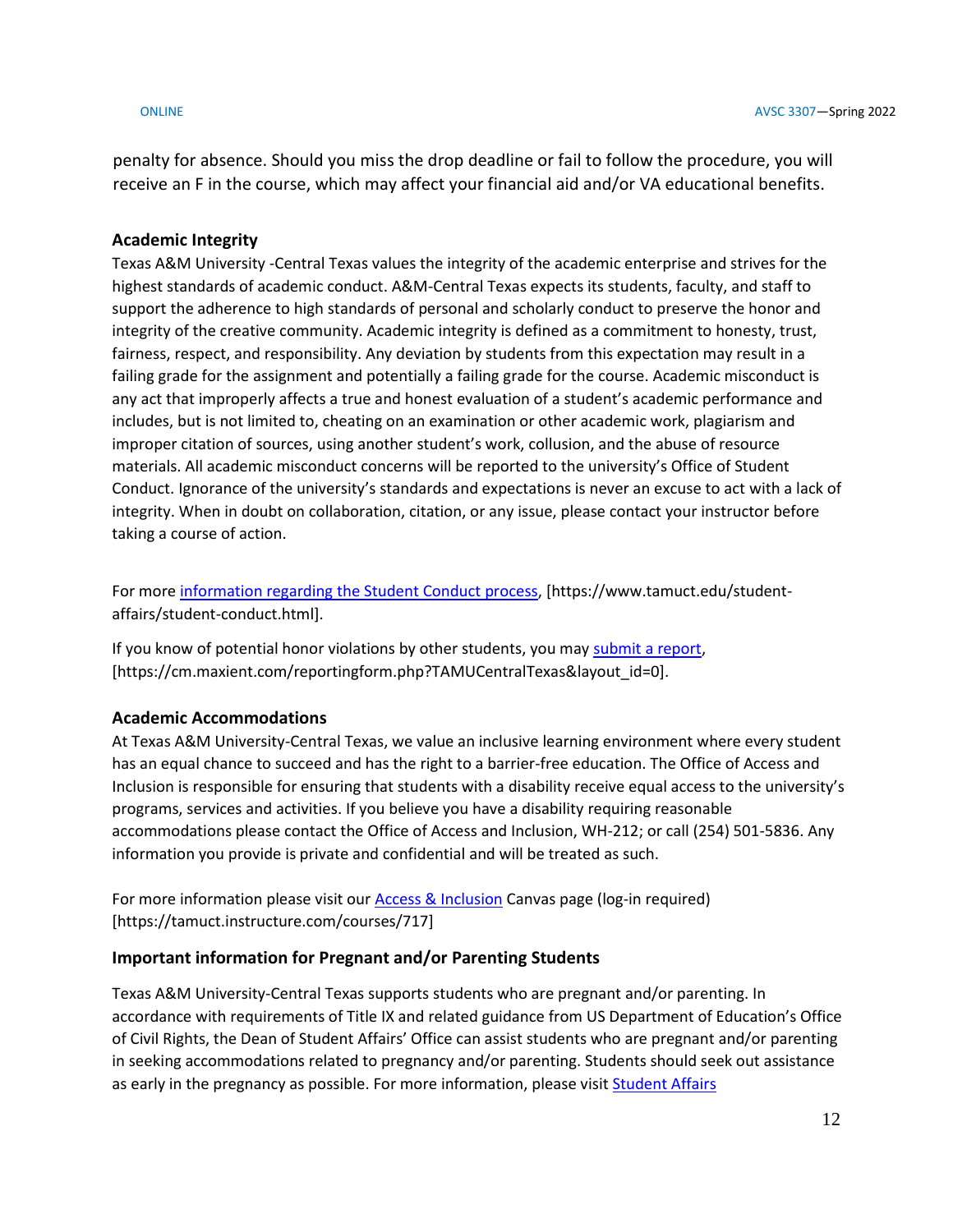[https://www.tamuct.edu/student-affairs/index.html]. Students may also contact the institution's Title IX Coordinator. If you would like to read more about these [requirements and guidelines](http://www2.ed.gov/about/offices/list/ocr/docs/pregnancy.pdf) online, please visit the website [http://www2.ed.gov/about/offices/list/ocr/docs/pregnancy.pdf].

Title IX of the Education Amendments Act of 1972 prohibits discrimination on the basis of sex and gender–including pregnancy, parenting, and all related conditions. A&M-Central Texas is able to provide flexible and individualized reasonable accommodation to pregnant and parenting students. All pregnant and parenting students should contact the Associate Dean in the Division of Student Affairs at (254) 501- 5909 to seek out assistance. Students may also contact the University's Title IX Coordinator.

# **Tutoring**

Tutoring is available to all A&M-Central Texas students, on a remote online basis. Visit the Academic Support Community in Canvas to view schedules and contact information. Subjects tutored on campus include Accounting, Advanced Math, Biology, Finance, Statistics, Mathematics, and Study Skills. Student success coaching is available online upon request.

If you have a question regarding tutor schedules, need to schedule a tutoring session, are interested in becoming a tutor, success coaching, or have any other question, contact Academic Support Programs at (254) 501-5836, visit the Office of Student Success at 212F Warrior Hall, or by emailing studentsuccess@tamuct.edu .

Chat live with a tutor 24/7 for almost any subject from on your computer! Tutor.com is an online tutoring platform that enables A&M-Central Texas students to log in and receive online tutoring support at no additional cost. This tool provides tutoring in over 40 subject areas except writing support. Access Tutor.com through Canvas.

### **University Writing Center**

University Writing Center: Located in Warrior Hall 416, the University Writing Center (UWC) at Texas A&M University–Central Texas (A&M–Central Texas) is a free service open to all A&M– Central Texas students. For the Fall 2021 semester, the hours of operation are from 10:00 a.m.- 5:00 p.m. Monday thru Thursday in Warrior Hall 416 (with online tutoring available every hour as well) with satellite hours available online only Monday thru Thursday from 6:00-9:00 p.m. and Saturday 12:00-3:00 p.m.

Tutors are prepared to help writers of all levels and abilities at any stage of the writing process. While tutors will not write, edit, or grade papers, they will assist students in developing more effective composing practices. By providing a practice audience for students' ideas and writing, our tutors highlight the ways in which they read and interpret students' texts, offering guidance and support throughout the various stages of the writing process. In addition, students may work independently in the UWC by checking out a laptop that runs the Microsoft Office suite and connects to WIFI, or by consulting our resources on writing, including all of the relevant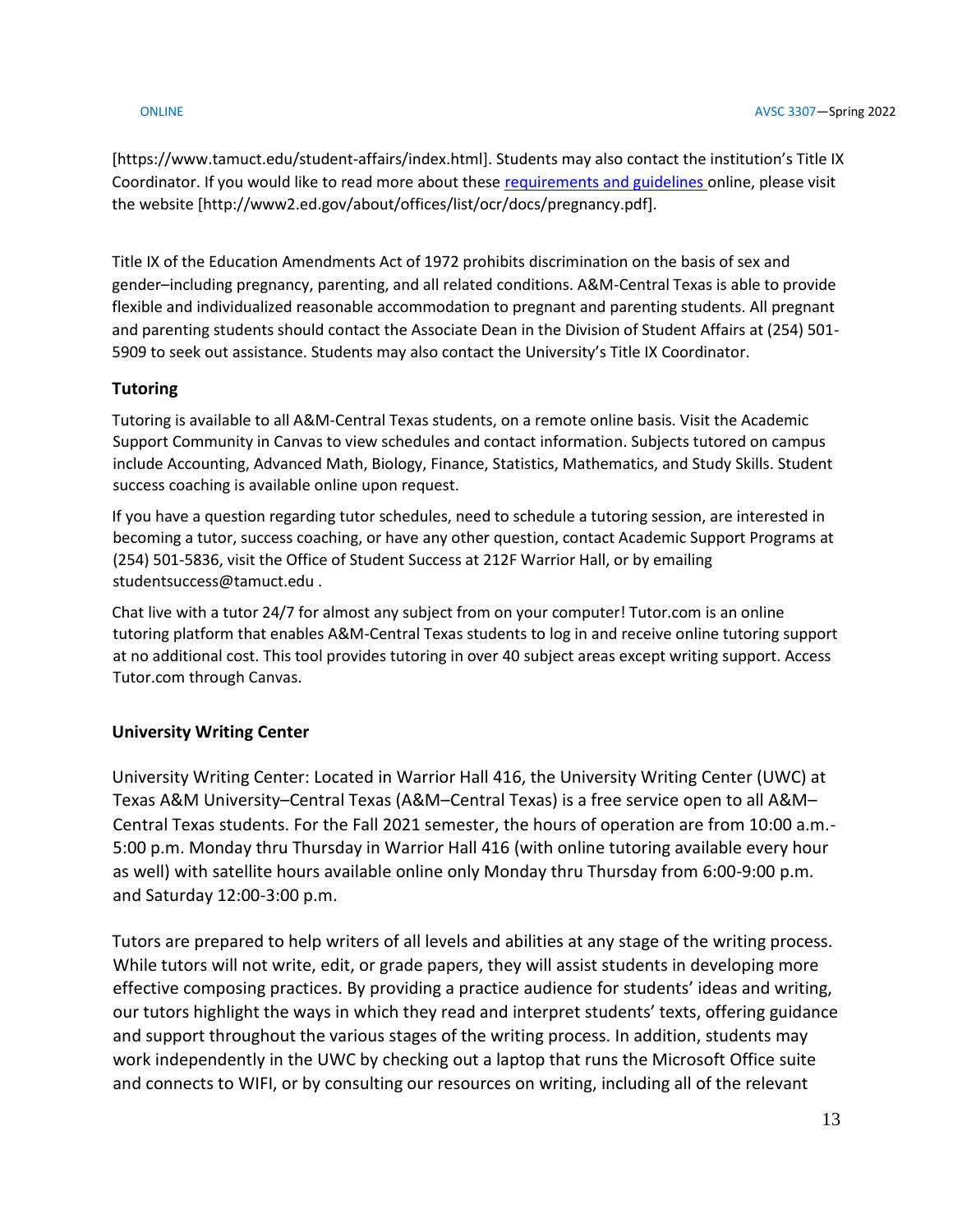style guides. Whether you need help brainstorming ideas, organizing an essay, proofreading, understanding proper citation practices, or just want a quiet place to work, the UWC is here to help!

Students may arrange a one-to-one session with a trained and experienced writing tutor by making an appointment via WCOnline at https://tamuct.mywconline.com/. In addition, you can email Dr. Bruce Bowles Jr. at bruce.bowles@tamuct.edu if you have any questions about the UWC, need any assistance with scheduling, or would like to schedule a recurring appointment with your favorite tutor by making an appointment via WCOnline at https://tamuct.mywconline.com/. In addition, you can email Dr. Bruce Bowles Jr. at bruce.bowles@tamuct.edu if you have any questions about the UWC, need any assistance with scheduling, or would like to schedule a recurring appointment with your favorite tutor.

# **University Library**

The University Library provides many services in support of research across campus and at a distance. We offer over 200 electronic databases containing approximately 250,000 eBooks and 82,000 journals, in addition to the 85,000 items in our print collection, which can be mailed to students who live more than 50 miles from campus. Research guides for each subject taught at A&M-Central Texas are available through our website to help students navigate these resources. On campus, the library offers technology including cameras, laptops, microphones, webcams, and digital sound recorders.

Research assistance from a librarian is also available 24 hours a day through our online chat service, and at the reference desk when the library is open. Research sessions can be scheduled for more comprehensive assistance, and may take place on Skype or in-person at the library. Assistance may cover many topics, including how to find articles in peer-reviewed journals, how to cite resources, and how to piece together research for written assignments.

Our 27,000-square-foot facility on the A&M-Central Texas main campus includes student lounges, private study rooms, group work spaces, computer labs, family areas suitable for all ages, and many other features. Services such as interlibrary loan, TexShare, binding, and laminating are available. The library frequently offers workshops, tours, readings, and other events. For more information, please visit our [Library](https://tamuct.libguides.com/index) [website](https://tamuct.libguides.com/index) [http://tamuct.libguides.com/index].

# **OPTIONAL POLICY STATEMENTS**

# **A Note about Sexual Violence at A&M-Central Texas:**

Sexual violence is a serious safety, social justice, and public health issue. The university offers support for anyone struggling with these issues. University faculty are mandated reporters, so if someone discloses that they were sexually assaulted (or a victim of Domestic/Dating Violence or Stalking) while a student at TAMUCT, faculty members are required to inform the Title IX Office. If you want to discuss any of these